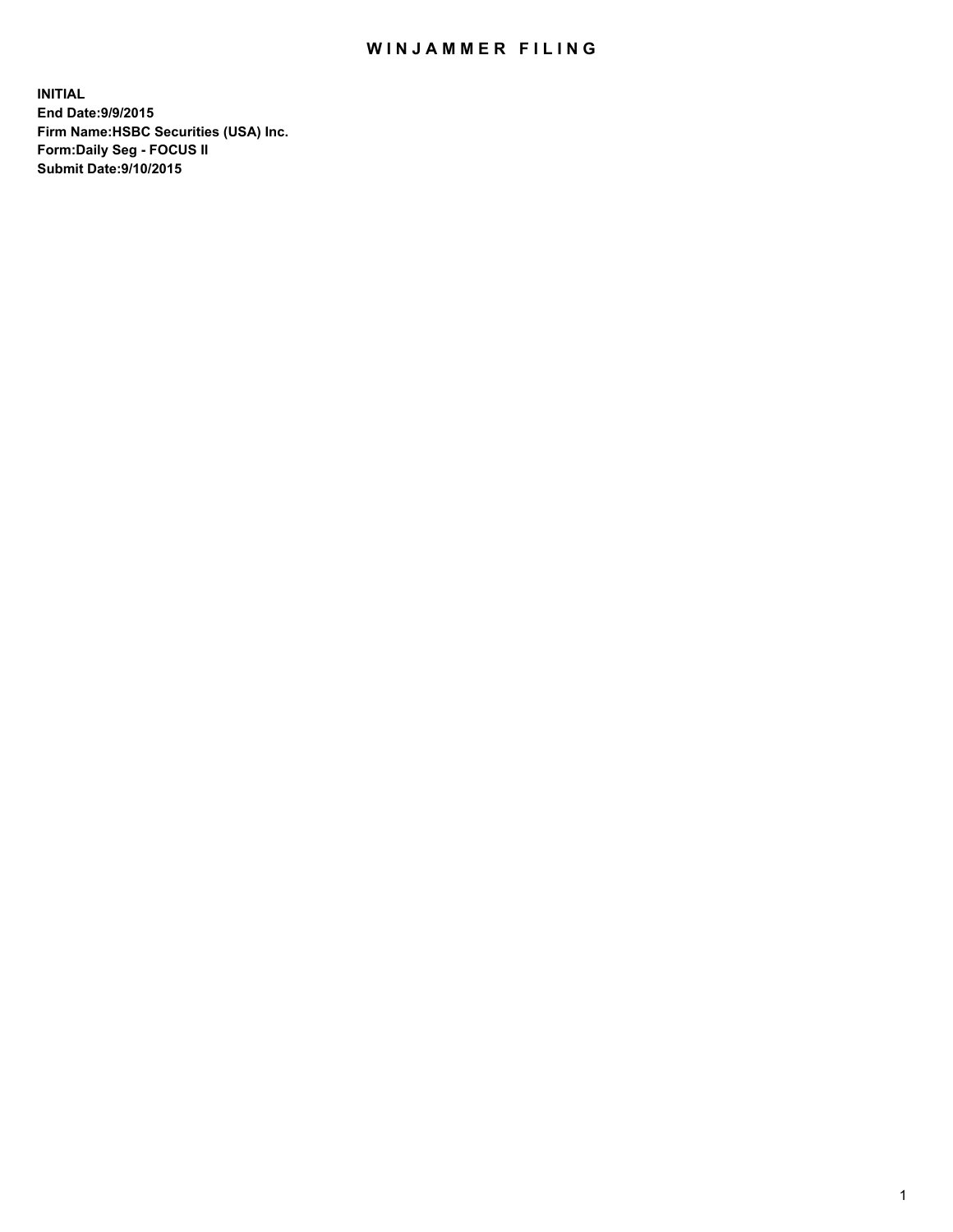## **INITIAL End Date:9/9/2015 Firm Name:HSBC Securities (USA) Inc. Form:Daily Seg - FOCUS II Submit Date:9/10/2015 Daily Segregation - Cover Page**

| Name of Company<br><b>Contact Name</b><br><b>Contact Phone Number</b><br><b>Contact Email Address</b>                                                                                                                                                                                                                          | <b>HSBC Securities (USA) Inc.</b><br><b>Steven Richardson</b><br>212-525-6445<br>steven.richardson@us.hsbc.com |
|--------------------------------------------------------------------------------------------------------------------------------------------------------------------------------------------------------------------------------------------------------------------------------------------------------------------------------|----------------------------------------------------------------------------------------------------------------|
| FCM's Customer Segregated Funds Residual Interest Target (choose one):<br>a. Minimum dollar amount: ; or<br>b. Minimum percentage of customer segregated funds required:%; or<br>c. Dollar amount range between: and; or<br>d. Percentage range of customer segregated funds required between:% and%.                          | 50,000,000<br>00<br>00                                                                                         |
| FCM's Customer Secured Amount Funds Residual Interest Target (choose one):<br>a. Minimum dollar amount: ; or<br>b. Minimum percentage of customer secured funds required:%; or<br>c. Dollar amount range between: and; or<br>d. Percentage range of customer secured funds required between:% and%.                            | 10,000,000<br>0 <sub>0</sub><br>00                                                                             |
| FCM's Cleared Swaps Customer Collateral Residual Interest Target (choose one):<br>a. Minimum dollar amount: ; or<br>b. Minimum percentage of cleared swaps customer collateral required:% ; or<br>c. Dollar amount range between: and; or<br>d. Percentage range of cleared swaps customer collateral required between:% and%. | 70,000,000<br><u>00</u><br><u>00</u>                                                                           |

Attach supporting documents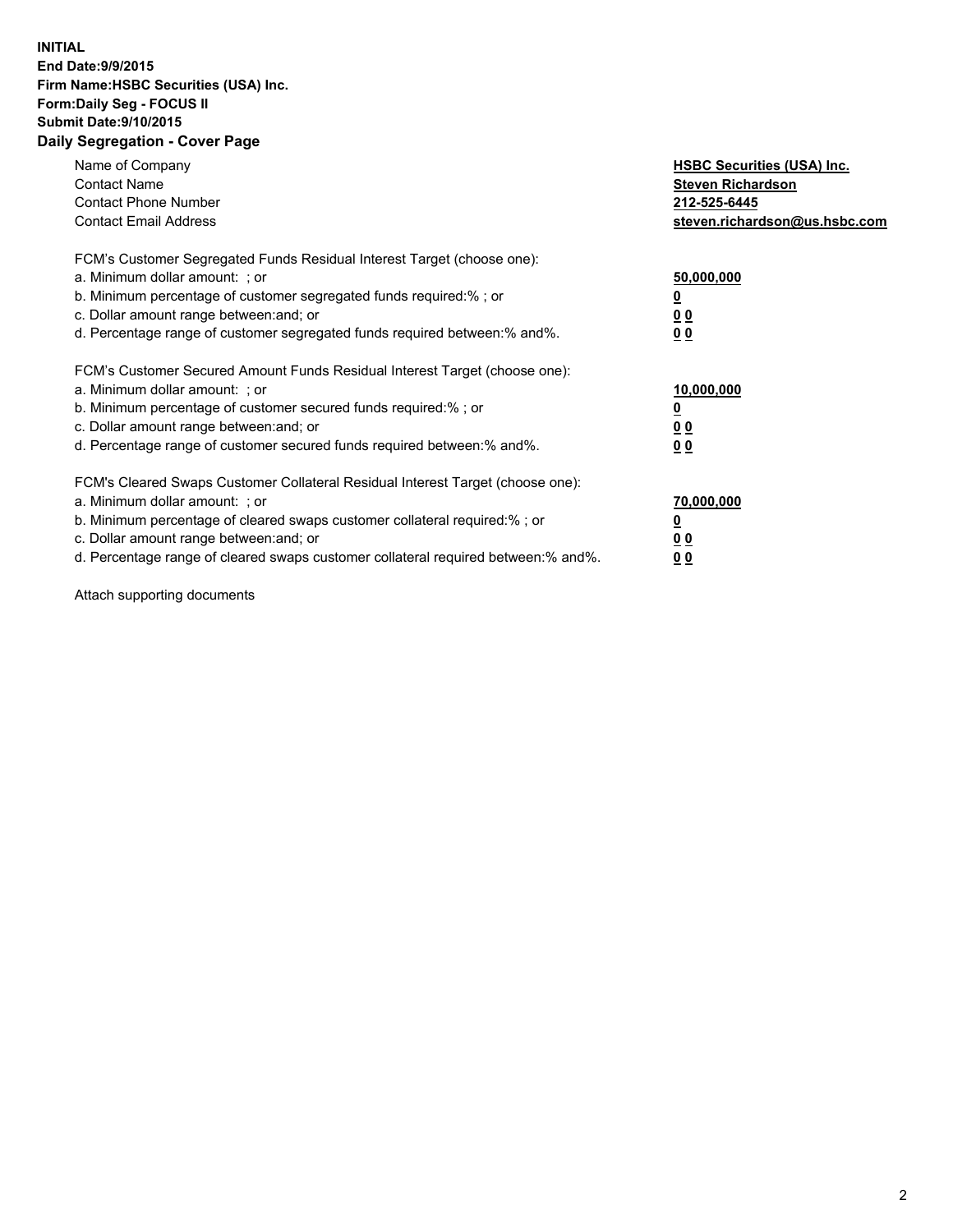**INITIAL End Date:9/9/2015 Firm Name:HSBC Securities (USA) Inc. Form:Daily Seg - FOCUS II Submit Date:9/10/2015 Daily Segregation - Secured Amounts**

Foreign Futures and Foreign Options Secured Amounts Amount required to be set aside pursuant to law, rule or regulation of a foreign government or a rule of a self-regulatory organization authorized thereunder **0** [7305] 1. Net ledger balance - Foreign Futures and Foreign Option Trading - All Customers A. Cash **52,994,922** [7315] B. Securities (at market) **85,058,655** [7317] 2. Net unrealized profit (loss) in open futures contracts traded on a foreign board of trade **-5,231,570** [7325] 3. Exchange traded options a. Market value of open option contracts purchased on a foreign board of trade **0** [7335] b. Market value of open contracts granted (sold) on a foreign board of trade **0** [7337] 4. Net equity (deficit) (add lines 1. 2. and 3.) **132,822,007** [7345] 5. Account liquidating to a deficit and account with a debit balances - gross amount **5,179,731** [7351] Less: amount offset by customer owned securities **-854,991** [7352] **4,324,740** [7354] 6. Amount required to be set aside as the secured amount - Net Liquidating Equity Method (add lines 4 and 5) **137,146,747** [7355] 7. Greater of amount required to be set aside pursuant to foreign jurisdiction (above) or line 6. **137,146,746** [7360] FUNDS DEPOSITED IN SEPARATE REGULATION 30.7 ACCOUNTS 1. Cash in banks A. Banks located in the United States **5,847,513** [7500] B. Other banks qualified under Regulation 30.7 **0** [7520] **5,847,513** [7530] 2. Securities A. In safekeeping with banks located in the United States **85,058,655** [7540] B. In safekeeping with other banks qualified under Regulation 30.7 **0** [7560] **85,058,655** [7570] 3. Equities with registered futures commission merchants A. Cash **0** [7580] B. Securities **0** [7590] C. Unrealized gain (loss) on open futures contracts **0** [7600] D. Value of long option contracts **0** [7610] E. Value of short option contracts **0** [7615] **0** [7620] 4. Amounts held by clearing organizations of foreign boards of trade A. Cash **0** [7640] B. Securities **0** [7650] C. Amount due to (from) clearing organization - daily variation **0** [7660] D. Value of long option contracts **0** [7670] E. Value of short option contracts **0** [7675] **0** [7680] 5. Amounts held by members of foreign boards of trade A. Cash **110,091,699** [7700] B. Securities **0** [7710] C. Unrealized gain (loss) on open futures contracts **-5,231,570** [7720] D. Value of long option contracts **0** [7730] E. Value of short option contracts **0** [7735] **104,860,129** [7740] 6. Amounts with other depositories designated by a foreign board of trade **0** [7760] 7. Segregated funds on hand **0** [7765] 8. Total funds in separate section 30.7 accounts **195,766,297** [7770] 9. Excess (deficiency) Set Aside for Secured Amount (subtract line 7 Secured Statement Page 1 from Line 8) **58,619,551** [7380] 10. Management Target Amount for Excess funds in separate section 30.7 accounts **10,000,000** [7780] 11. Excess (deficiency) funds in separate 30.7 accounts over (under) Management Target **48,619,551** [7785]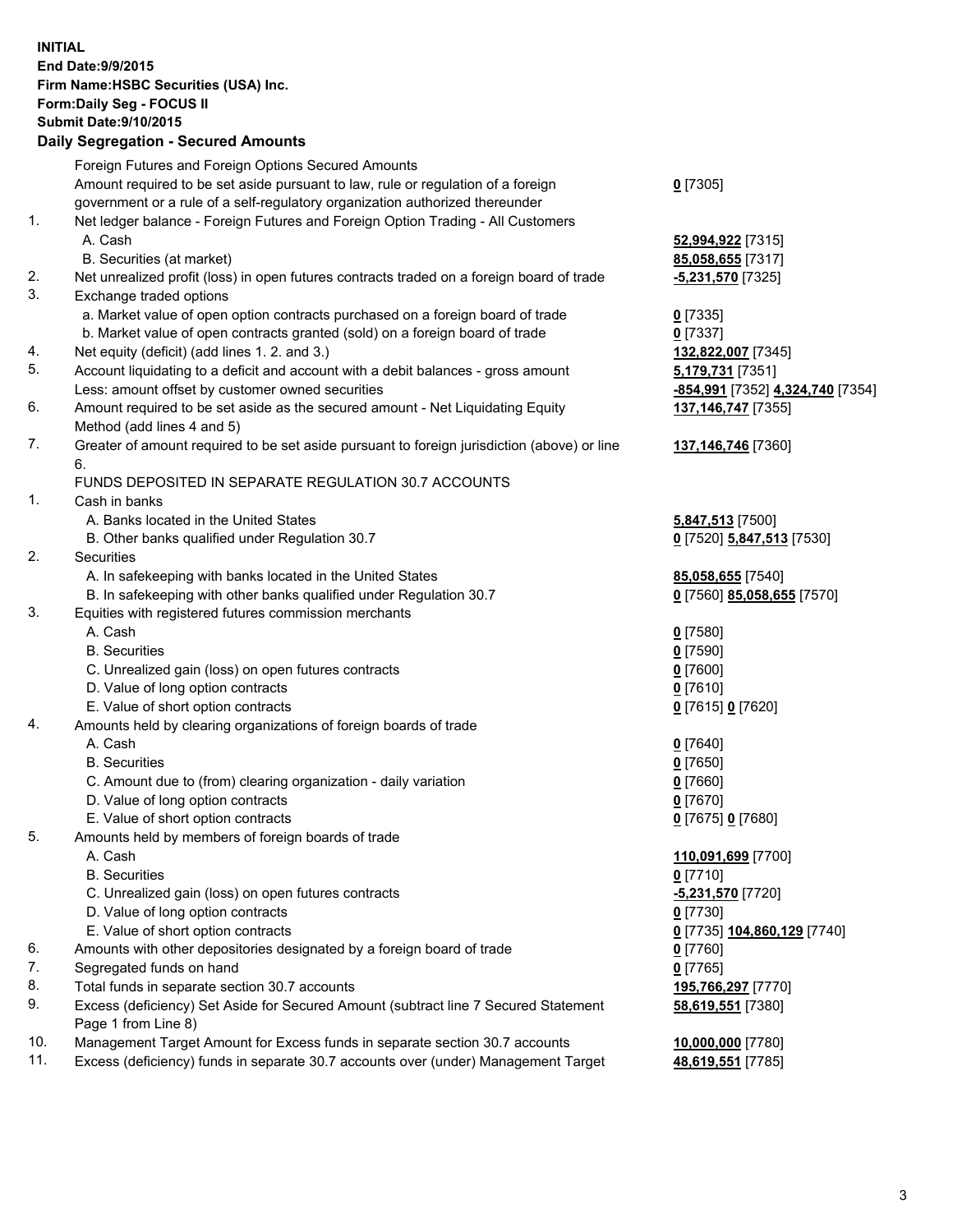| <b>INITIAL</b>                        |                                                                                     |                                              |  |  |
|---------------------------------------|-------------------------------------------------------------------------------------|----------------------------------------------|--|--|
| End Date: 9/9/2015                    |                                                                                     |                                              |  |  |
| Firm Name: HSBC Securities (USA) Inc. |                                                                                     |                                              |  |  |
| Form: Daily Seg - FOCUS II            |                                                                                     |                                              |  |  |
| <b>Submit Date: 9/10/2015</b>         |                                                                                     |                                              |  |  |
|                                       | Daily Segregation - Segregation Statement                                           |                                              |  |  |
|                                       | SEGREGATION REQUIREMENTS(Section 4d(2) of the CEAct)                                |                                              |  |  |
| $\mathbf{1}$ .                        | Net ledger balance                                                                  |                                              |  |  |
|                                       | A. Cash                                                                             | 441,345,204 [7010]                           |  |  |
|                                       | B. Securities (at market)                                                           | 845,695,680 [7020]                           |  |  |
| 2.                                    | Net unrealized profit (loss) in open futures contracts traded on a contract market  | -183,059,202 [7030]                          |  |  |
| 3.                                    | Exchange traded options                                                             |                                              |  |  |
|                                       | A. Add market value of open option contracts purchased on a contract market         | 134,106,286 [7032]                           |  |  |
|                                       | B. Deduct market value of open option contracts granted (sold) on a contract market | -20,080,331 [7033]                           |  |  |
| 4.                                    | Net equity (deficit) (add lines 1, 2 and 3)                                         | 1,218,007,637 [7040]                         |  |  |
| 5.                                    | Accounts liquidating to a deficit and accounts with                                 |                                              |  |  |
|                                       | debit balances - gross amount                                                       | 4,888,888 [7045]                             |  |  |
|                                       | Less: amount offset by customer securities                                          | -4,844,747 [7047] 44,141 [7050]              |  |  |
| 6.                                    | Amount required to be segregated (add lines 4 and 5)                                | 1,218,051,778 [7060]                         |  |  |
|                                       | FUNDS IN SEGREGATED ACCOUNTS                                                        |                                              |  |  |
| 7.                                    | Deposited in segregated funds bank accounts                                         |                                              |  |  |
|                                       | A. Cash                                                                             | 45,252,962 [7070]                            |  |  |
|                                       | B. Securities representing investments of customers' funds (at market)              | $0$ [7080]                                   |  |  |
|                                       | C. Securities held for particular customers or option customers in lieu of cash (at | 115,154,510 [7090]                           |  |  |
|                                       | market)                                                                             |                                              |  |  |
| 8.                                    | Margins on deposit with derivatives clearing organizations of contract markets      |                                              |  |  |
|                                       | A. Cash                                                                             | 30,444,889 [7100]                            |  |  |
|                                       | B. Securities representing investments of customers' funds (at market)              | 389,521,870 [7110]                           |  |  |
|                                       | C. Securities held for particular customers or option customers in lieu of cash (at | 730,541,170 [7120]                           |  |  |
|                                       | market)                                                                             |                                              |  |  |
| 9.                                    | Net settlement from (to) derivatives clearing organizations of contract markets     | -104,152,414 [7130]                          |  |  |
| 10.                                   | Exchange traded options                                                             |                                              |  |  |
|                                       | A. Value of open long option contracts                                              | 134, 106, 286 [7132]                         |  |  |
|                                       | B. Value of open short option contracts                                             | -20,080,331 [7133]                           |  |  |
| 11.                                   | Net equities with other FCMs                                                        |                                              |  |  |
|                                       | A. Net liquidating equity                                                           | 48,460,429 [7140]                            |  |  |
|                                       | B. Securities representing investments of customers' funds (at market)              | <u>0</u> [7160]                              |  |  |
|                                       | C. Securities held for particular customers or option customers in lieu of cash (at | $0$ [7170]                                   |  |  |
| 12.                                   | market)<br>Segregated funds on hand                                                 |                                              |  |  |
| 13.                                   | Total amount in segregation (add lines 7 through 12)                                | $0$ [7150]                                   |  |  |
| 14.                                   | Excess (deficiency) funds in segregation (subtract line 6 from line 13)             | 1,369,249,371 [7180]<br>151, 197, 593 [7190] |  |  |
| 15.                                   | Management Target Amount for Excess funds in segregation                            | 50,000,000 [7194]                            |  |  |
| 16.                                   | Excess (deficiency) funds in segregation over (under) Management Target Amount      | 101,197,593 [7198]                           |  |  |
|                                       |                                                                                     |                                              |  |  |

16. Excess (deficiency) funds in segregation over (under) Management Target Amount Excess